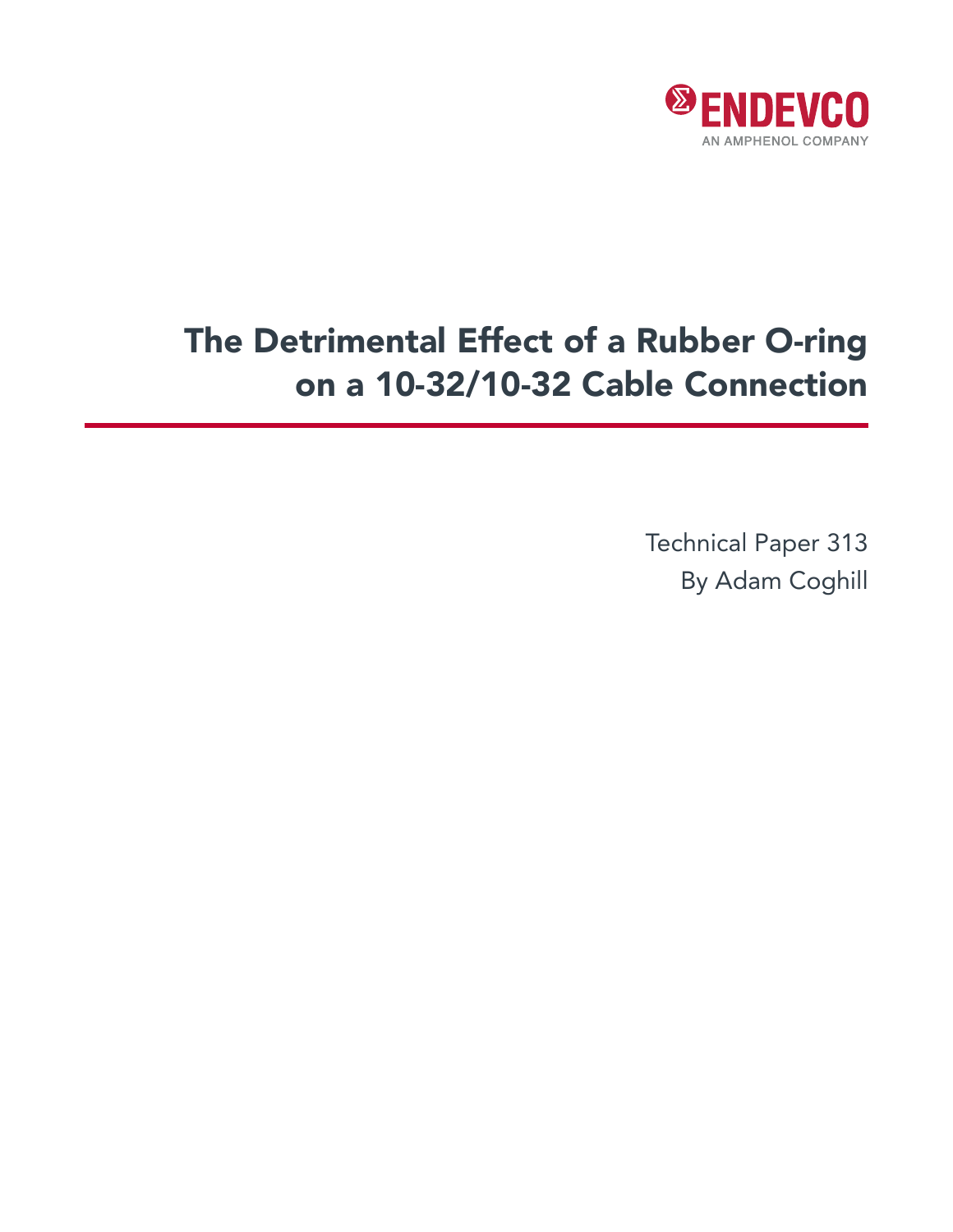## **T E C H N I C A L P A P E R 313**

## **The Detrimental Effect of a Rubber O-Ring on a 10-32/10-32 Cable Connection**

by: Adam Coghill, Applications Engineer



Anatomy of a typical connection between a 10-32 connector and an accelerometer's cable

Many instrumentation manufacturers offer signal conditioners with 10-32 connectors that incorporate rubber o-rings. Often misunderstood to be environmental seals, the o-rings are intended to be used on the connectors like lock-washers are used with typical nuts and bolts. When a cable's coupling nut is fastened onto an instrument's connector, the oring spring-loads the coupling nut's threads against the threads of the connector. This causes more friction between the corresponding threads than there would be if no o-ring was present. The greater friction makes it more difficult for the connection to loosen accidentally.

Although the o-ring can make it more difficult for a connection to accidentally loosen, in the process it can create a different problem. The o-ring can position a mating coupling nut in a manner that permits its associated center pin to rotate, causing intermittent electrical contact and, ultimately, a distorted accelerometer output signal. Because of this, **Endevco recommends that whenever you encounter a 10-32 connector that has an o-ring, get rid of the o-ring**. In fact, if you even hear mention of an o-ring, scream "SACRILEGE!" and run in the opposite direction. O-rings on 10-32 connectors cause problems.

In order to prevent the chances of an intermittent output signal from a connection, it is absolutely necessary that a cable's pin base be in direct contact with the associated 10- 32 connector. When they are in direct contact and have been fastened together with the recommended torque (finger-tight at 1.5 in.-lbs.), there is sufficient friction present between the two to prevent their relative rotation. Because the center pin is an integral part of the pin base, it too is prevented from rotating. Because the center pin is not allowed to rotate, there can be no intermittent electrical contact.

In many instances, an o-ring simply prevents the necessary contact between the connector and the pin base. When a coupling nut is fastened onto a connector, an o-ring prohibits the nut from being completely threaded onto the connector. The leading edge of the coupling nut encounters the o-ring before the connector even has a chance of bottoming-out on the pin base. If the pin base never meets the connector, there won't be any friction available between the two to prevent their relative rotation.



**ENDEVCO**

**TP 313**

Often misunderstood to be environmental seals, the o-rings are intended to be used on the connectors like lock-washers are used with typical nuts and bolts.

Endevco recommends that whenever you encounter a 10-32 connector that has an o-ring, get rid of the o-ring.

To prevent the chances of an intermittent output signal from a connection, it is absolutely necessary that a cable's pin base be in direct contact with the associated 10- 32 connector.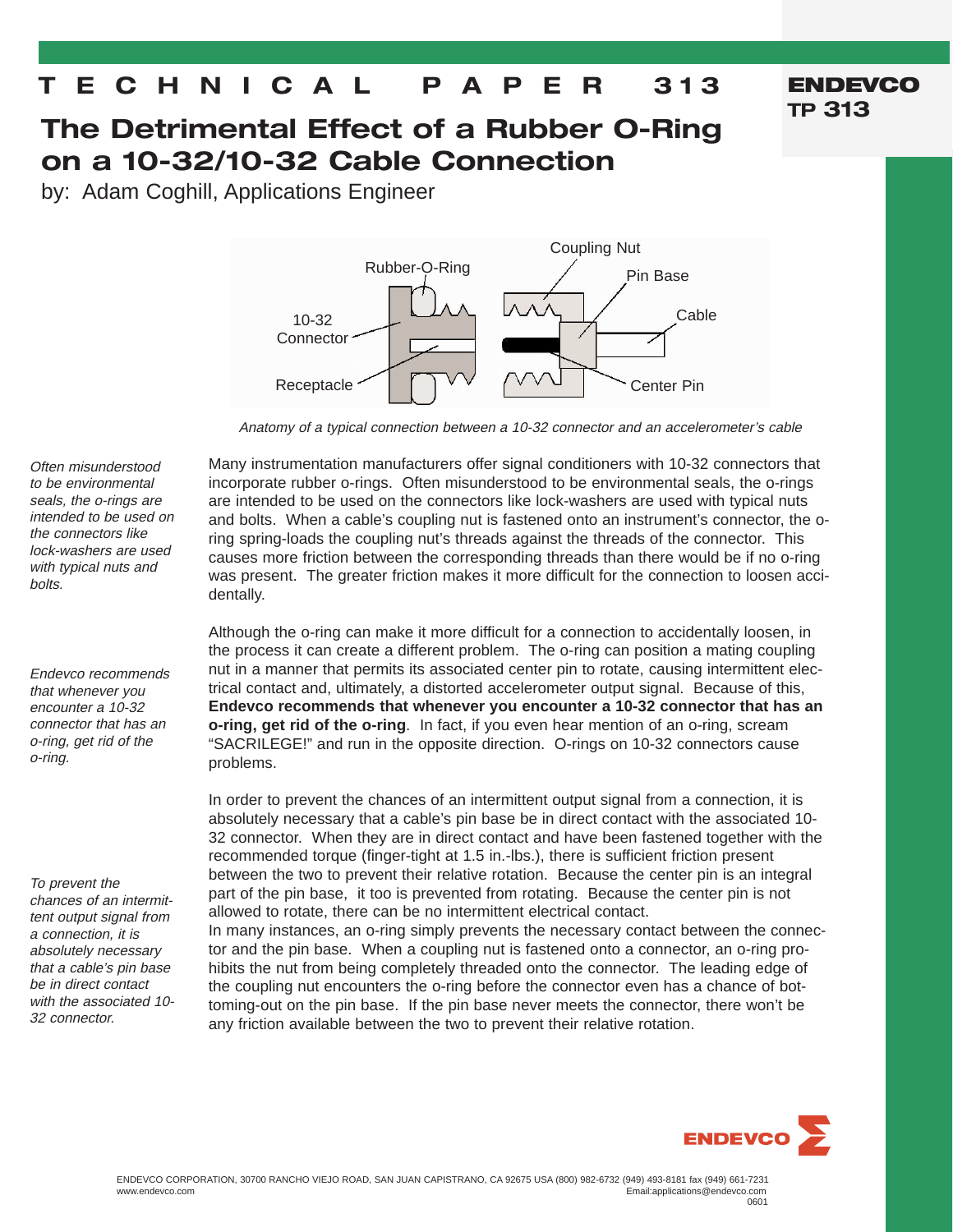3 full threads Connector makes contact with pin base. Center pin is secure and will not rotate mating condition Figure 1

The following illustrations show typical 10-32/10-32 cable connections.

Figure 1 illustrates an ideal accelerometer/cable connection. There exists no rubber o-ring and there are three complete threads engaged. The cable's pin base is in direct contact with the corresponding surface on the 10-32 connector. This coupling design is critical for maintaining good contact during vibration and has been the standard configuration on all Endevco transducers. This ideal type of connection, however, is usually never found at the signal conditioner end.

Having three complete threads on both a coupling nut and a 10-32 connector helps to reduce the risk of the coupling nut coming loose. The more threads there are engaged on a connector, the better the chances are of a coupling nut staying fastened. When a coupling nut is fastened to a connector with the recommended torque (finger-tight with 1.5 in.-lbs.), the threads exert friction on one another, giving rise to a moment that resists vibrational forces that attempt to loosen the nut. One way to increase the friction between the threads is to simply increase the number of threads. Endevco has three complete threads on all of its transducers. Most of the signal conditioners available from Endevco and its competitors, however, have connectors with only two complete threads. This is due to the fact that vibration is not usually an issue at the conditioner end.



The more threads there are engaged on a connector, the better the chances are of a coupling nut staying fastened.

Figure 2 shows a connection that is acceptable only under low-level vibration. Note that there is no o-ring present. Connectors that incorporate o-rings typically only have two complete threads. The engagement of two complete threads will normally provide enough friction to keep the coupling nut fastened at lower vibration levels.

fastened onto a connector, an o-ring prohibits the nut from being completely threaded onto the connector.

When a coupling nut is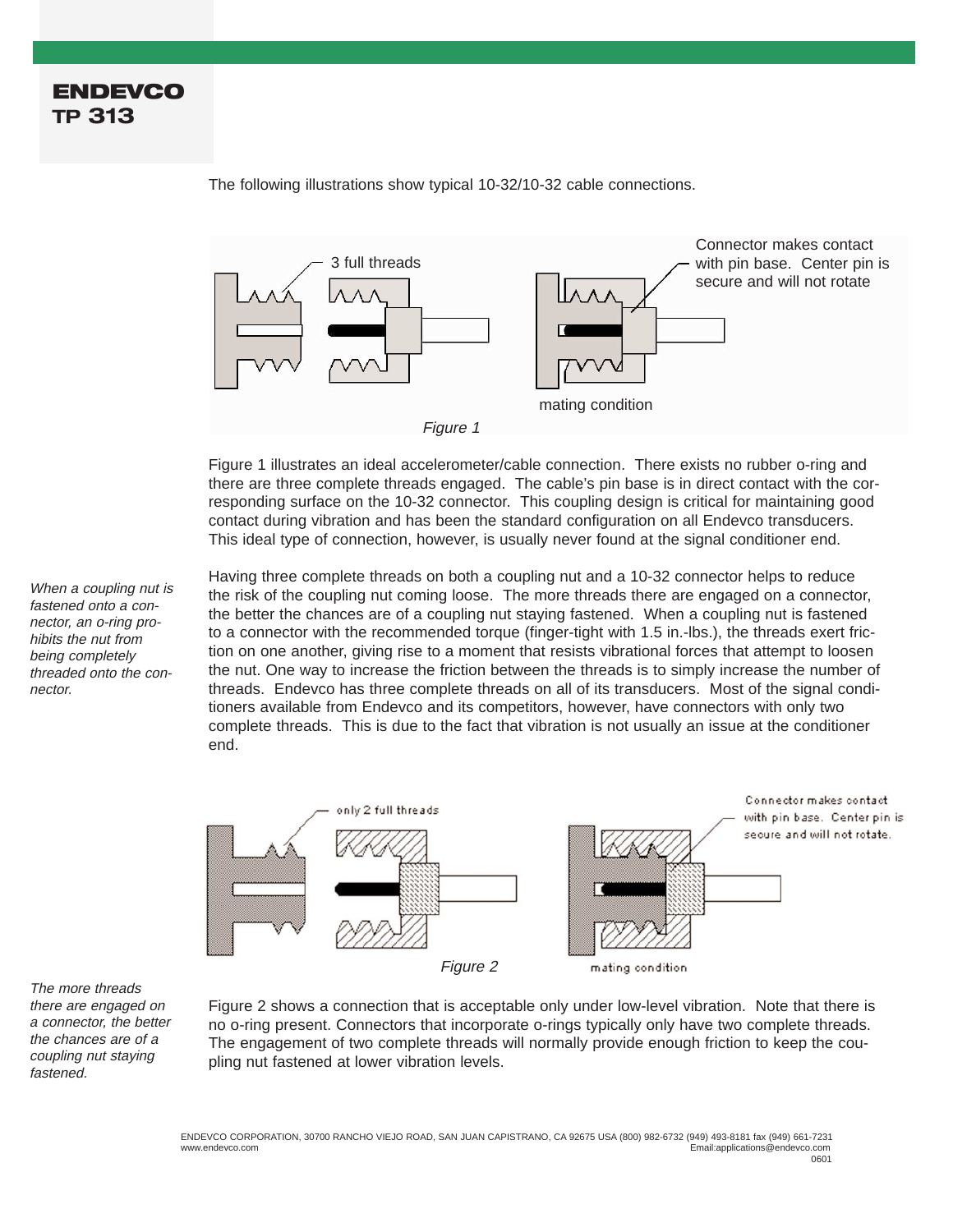## **ENDEVCO TP 313**



Figure 3 shows the problem that o-rings can cause. With the same connector shown in Figure 2, the o-ring doesn't allow the coupling nut to be completely fastened onto the 10-32 connector. As a result, the pin base isn't allowed to contact the connector. Because of this, the pin base cannot exert the friction necessary on the connector to prevent its integral center pin from rotating. In this type of a situation, intermittent center-pin contact is inevitable, causing electrical noise in the output signal.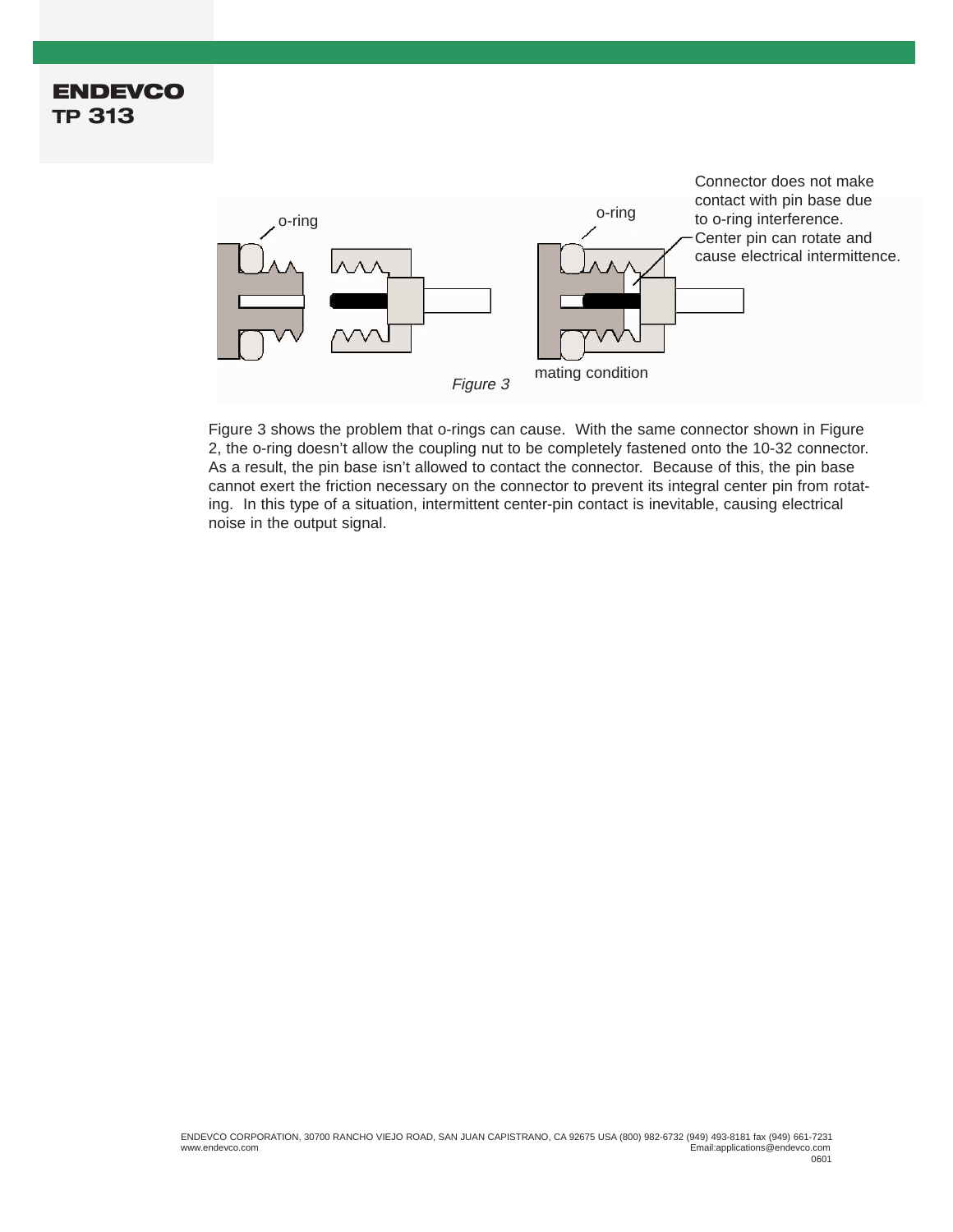



"Adam Coghill received his BS in Industrial Technology from California Polytechnic State University, San Luis Obispo in 1992. He has worked with Endevco since 1997 as an Applications Engineer. In addition to his responsibilities as an Applications Engineer, he is also a Product Manager for accelerometer accessories."